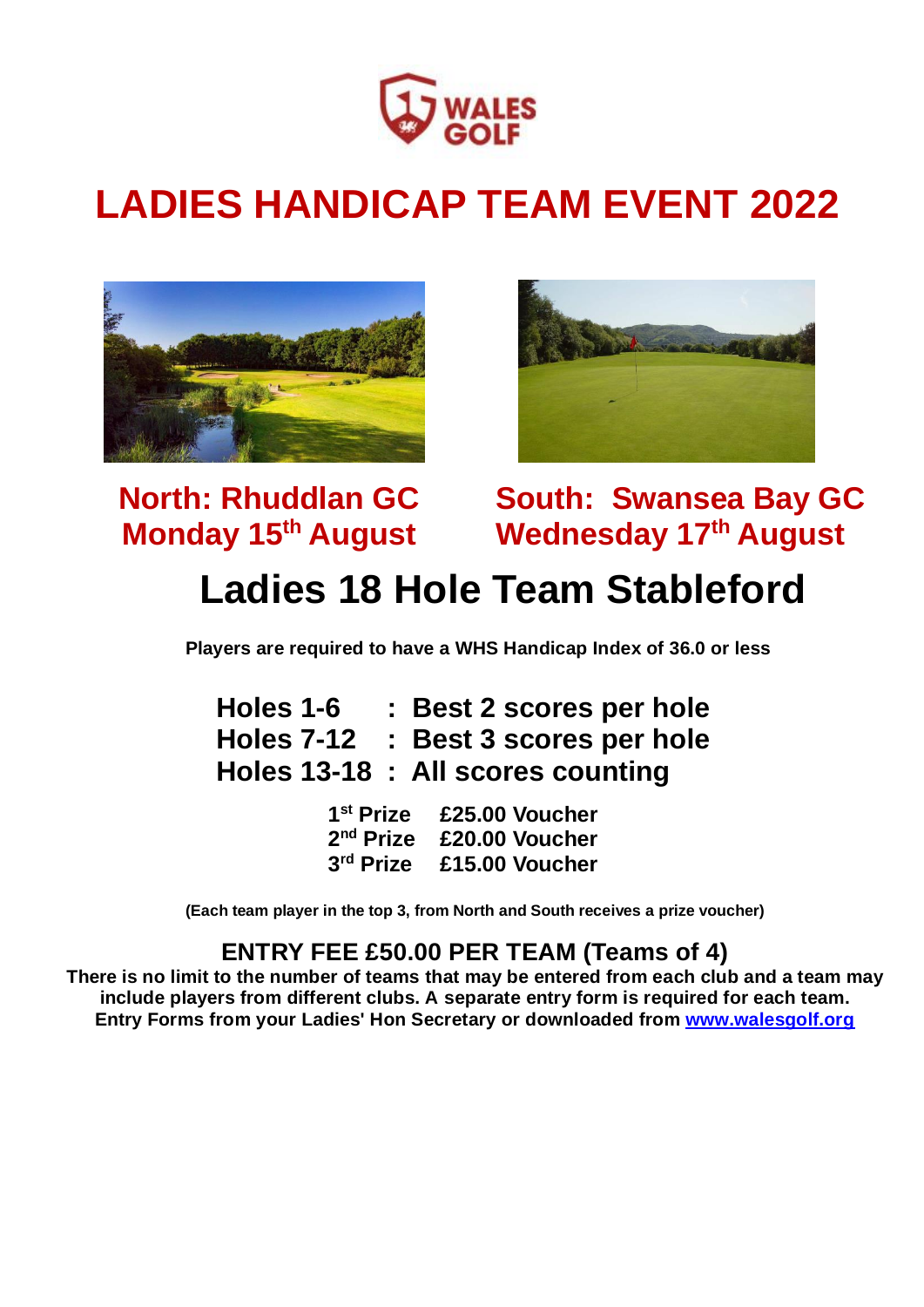

#### **NORTH & SOUTH HANDICAP 2022 TEAM EVENT TERMS OF COMPETITION**

- (a) The Events shall be open to all lady members of Wales Golf affiliated clubs who are amateur golfers and have a **WHS Handicap Index of 36.0 or less**
- (b) Players may be required to verify their handicap to be eligible to compete. If the player is able to unable to produce proof of handicap in accordance with WHS regulations she will be deemed to have acted as a marker.
- (c) An entry fee of £50 per team per event, cheques made payable to the Wales Golf, must accompany the completed entry form. This fee is non refundable once a starting time has been allocated.
- (d) Ties will be decided on the last 9, 6, 3 or 1 hole(s).
- (e) All General Regulations for National Events as shown on the Wales Golf website shall apply.